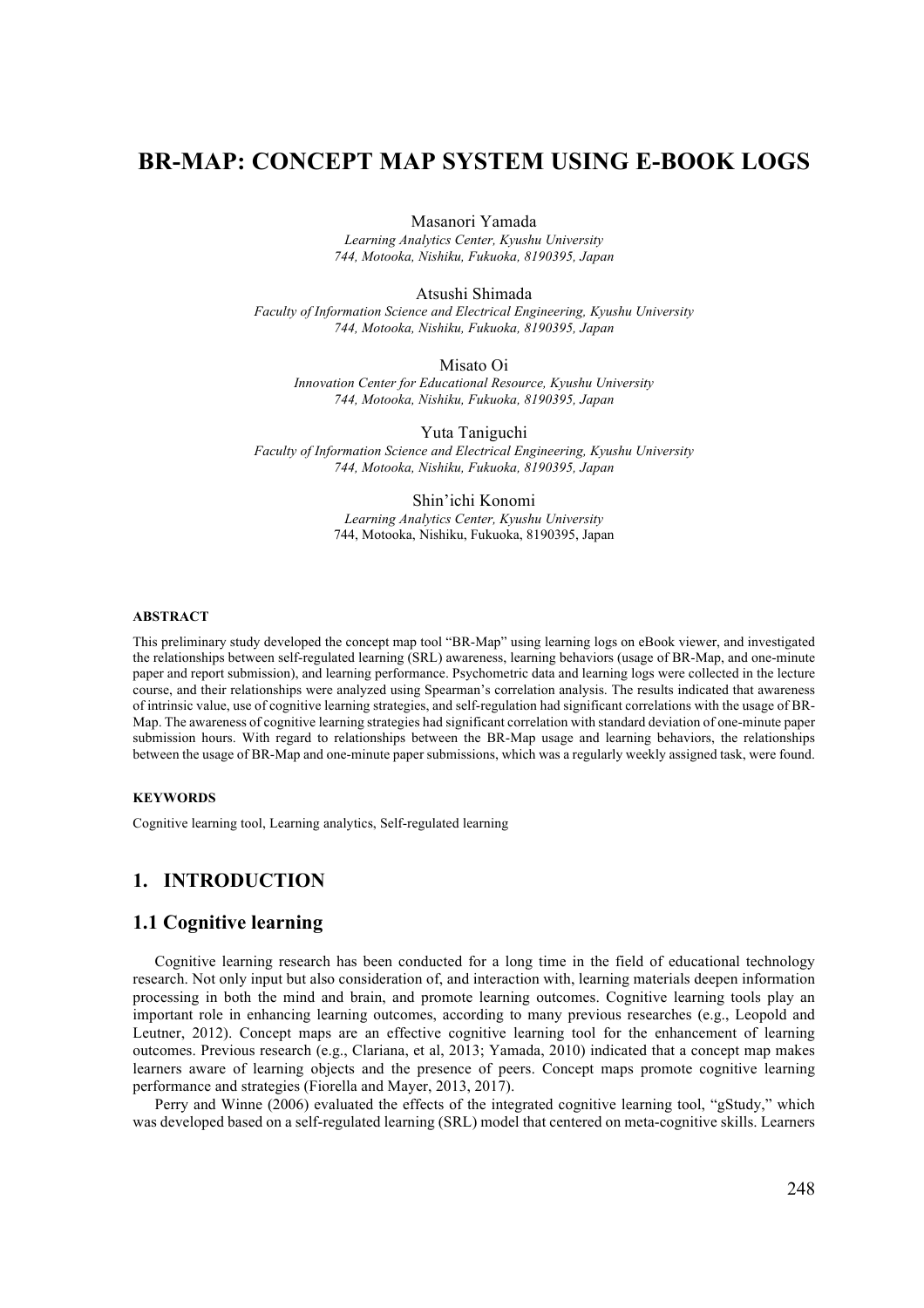become aware of academic strengths and weaknesses through metacognition. gStudy records learner's learning behaviors, promotes the cognitive learning process, and gives learners feedback. The concept map seems to be effective not only in improving learning performance but also the enhancement of metacognition. As further research, tracing and visualizing the learning process including the SRL process from input to consideration of concept maps and other learning support systems is desirable for creating an effective learning environment.

### **1.2 SRL and learning analytics**

Self-regulated learning (SRL) is one of the important viewpoints for understanding learning behaviors. SRL is the active learning process used to regulate and monitor learning cognition, motivation, and behavior, and to set personal learning goals, including social aspects (Wolters, Pintrich, & Karabenick, 2003; Schunk and Zimmerman, 2008). SRL also relates to metacognition (Schunk, 2008) and information processing (Winne and Hadwin, 1998). SRL seems to be a useful concept for understanding learners' learning features. The effects of SRL seem to be different for high- and low-performers. Schunk and Zimmerman (1998) further compared the learning behaviors of novice and expert SRL learners. Their results indicated that skillful learners controlled their learning process—such as making their learning plan, monitoring and reflection with their metacognition—and then they felt high self-efficacy, and had high internal motivation and learning performance.

Advances in Information and Communication Technology (ICT) can be of benefit to both learners and teachers to enhance SRL awareness and skills. When using ICT, learners can control when, what, and how they learn, without restrictions of time, learning space, and printed materials (Cunningham and Billingsley, 2003). Greene and Azevedo (2009) suggested 13 indicators of SRL in the context of computer-based learning such as help-seeking, expectation of adequacy of information, time and effort spent in planning. Recent research trends are focusing on the relationships between learning performance and SRL. Winne and his research colleague (2006) developed "gStudy" with a log analyzer, which constituted an early research about SRL in terms of learning analytics. Learning analytics is defined as "to clarify education and learning environment improvement using various data such as logs about learners and learning environment, with information processing methods" (e.g., Ifenthalar, 2015; Ogata et al, 2015). Goda et al (2013) suggested that SRL factors are useful to predict learning performance, and their successive study (2015) suggested that highlevel SR learners can control and manage their learning plan in the context of their everyday lives, using a blended learning environment with ICT. Azevedo et al. (2017) suggested a framework for visualizing SRL awareness using multimodal data in e-learning settings. Yamada et al. (2017) suggested that the use of cognitive learning strategies—such as annotation as well as appropriate reading time for learning materials—play an important role in enhancing SRL awareness. Using ICT, learning behaviors that contribute to enhancing SRL awareness can be analyzed to support learning from the perspective of cognitive learning in the flow from input to consideration. This study aims to develop a concept map, "BR-Map," using learning logs stored on an ebook viewer that plays an important role in input, and investigate as a preliminary research the relationship between the usage of the concept map and SRL.

## **2. METHODS**

## **2.1 Subjects and course**

Forty-four university students participated in this research. The course consisted of eight classes (one per week). The main learning object was to understand educational theories, principles, and history. There were two criteria for the grade: submitting a one-minute paper after every class, and a report. Students had to submit the one-minute paper within a day for a normal grade, but the teacher would accept it one day late (in such cases, the score would be reduced by half). The one-minute paper had to contain an abstract of the class and a discussion. The teacher explained the report themes three weeks before the submission deadlines. Students were required to submit the one-minute papers and reports on LMS.

## **2.2 BR-Map**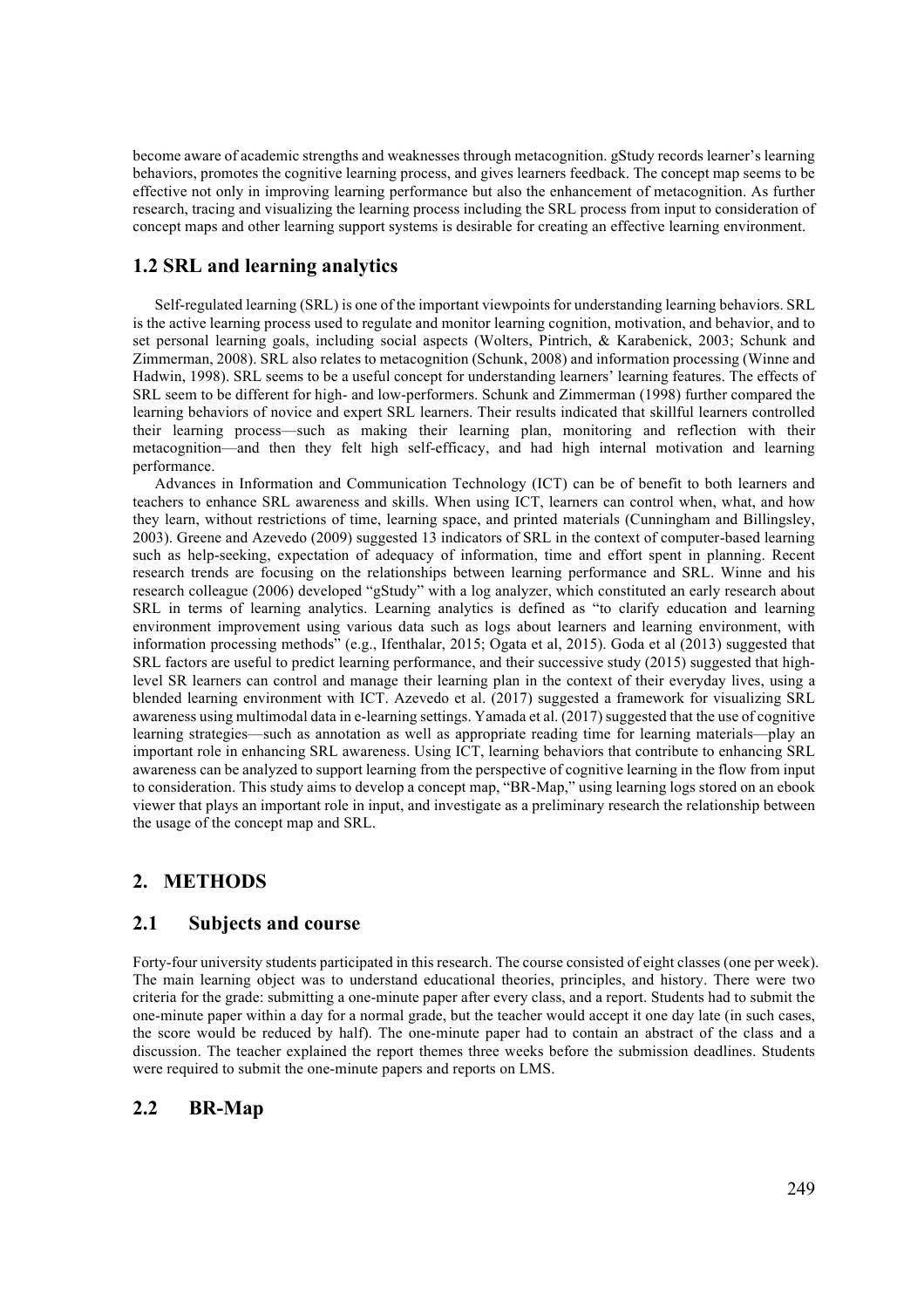BR-Map is a concept map tool using logs stored on an ebook viewer, "BookRoll," (Ogata et al, 2017) displayed in Figure 1. This is a simple and normal concept map tool with an interface as displayed in Figure 2, but BR-Map uses the logs on the ebook viewer. The usage flow of BR-Map is as follows: 1) The learner reads an ebook on BookRoll, 2) Learners highlight part(s) or attach memos on the ebook, 3) Learners open BR-Map, 4) BR-Map reads the logs of highlight(s) and memo(s) from the BookRoll database, 5) BR-Map lists all logs of highlight(s) and memos and displays them as objects on the left pane, 6) Learners click the object on the left pane, and drag-and-drop it on the right pane—the "concept map area," 7) Learners make a concept map by connecting objects using an "arrow". BR-Map allows learners to make many concept maps, using the "tab" function, and to save concept maps as a .png file. BR-Map was developed as a Moodle plug-in. The teacher adds one BR-Map plugin on a section in their course. BR-Map reads all the highlights and memo logs of all ebooks in the course.

 BR-Map consists of two parts, the frontend and the server end. The frontend was developed using HTML/CSS and JavaScript using libraries including jsPlumb (for arrow presentation), html2canvas (for concept map presentation), canvg-browser (convert concept map to picture format (png)), EventBus (for event management), download.js (for download function), and jQuery. The server side consists of two servers—a web server using nginx 1.12 and a database server MySQL 5.7. Moodle 2.8.5 and PHP 5.6 were installed on the web server.

### **2.3 Data collection**

Students were asked to answer the motivational strategies for learning questionnaire (MSLQ) (Pintrich and DeGroot, 1990). The MSLQ, which consists of five factors (self-efficacy (SE), internal value (IV), cognitive strategies (CS), self-regulation (SR), and test anxiety (TA); 44 items in all, rated on a seven-point Likert scale), was used for the subjective evaluation of learners' SRL skills (see appendix). Students were asked to complete the MSLQ in the third class and again in the last class. The second method of data collection was the concept maps. The number of objects and links on the concept map of each learner were counted. The third method was the log of submission times of the one-minute papers and report. The submission time increased the earlier a student submitted the assignment. For example, if a student submitted the one-minute paper one hour before the deadline, the submission time was 1; if a student submitted the regular report 100 hours before deadline, submission time was 100. The final method was to measure report quality. A teacher evaluated the report quality as a score in the range of 0 to 40.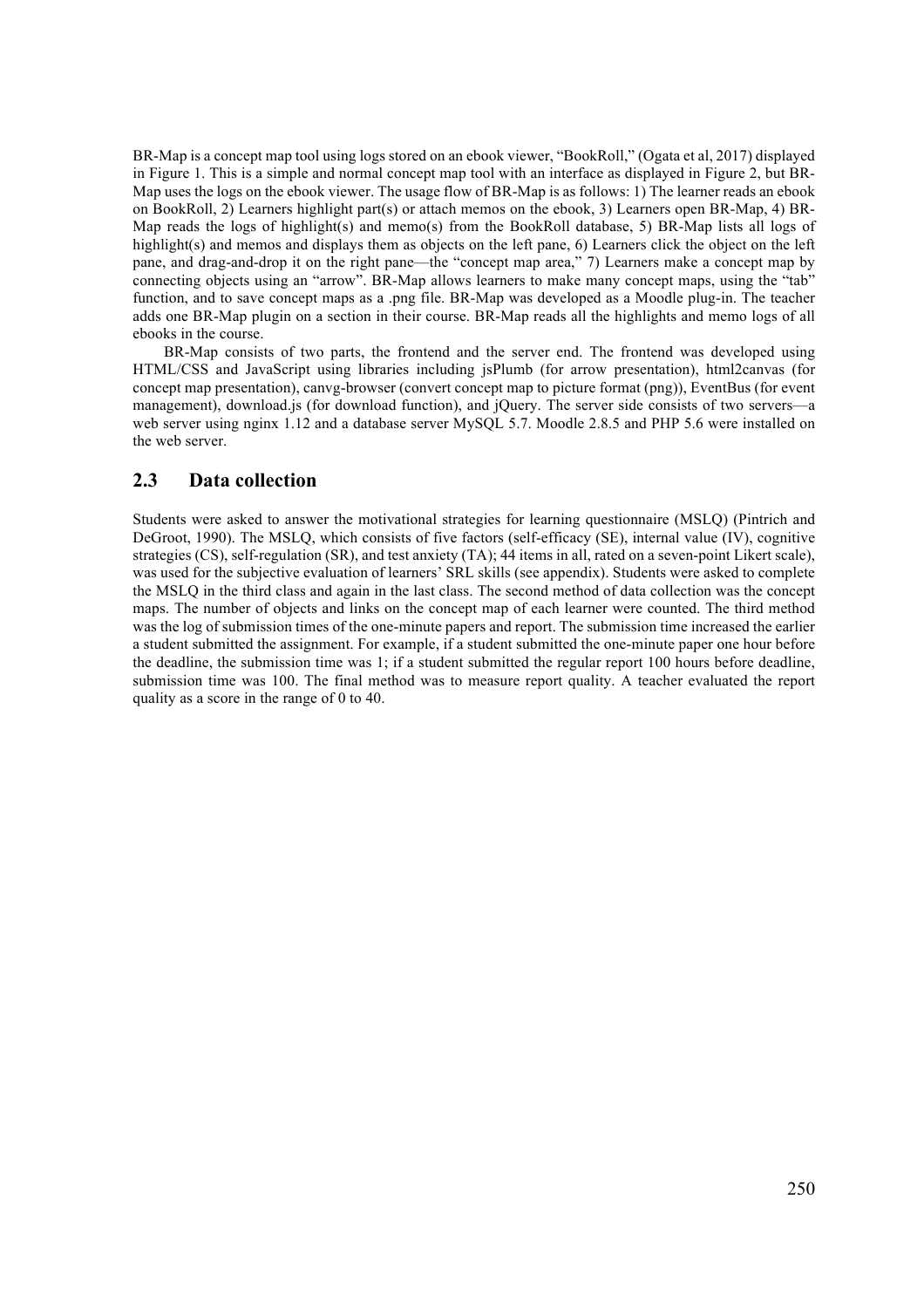

Figure 1. Interface of "BookRoll" (Ogata et al, 2017)



Figure 2. Interface of "BR-Map"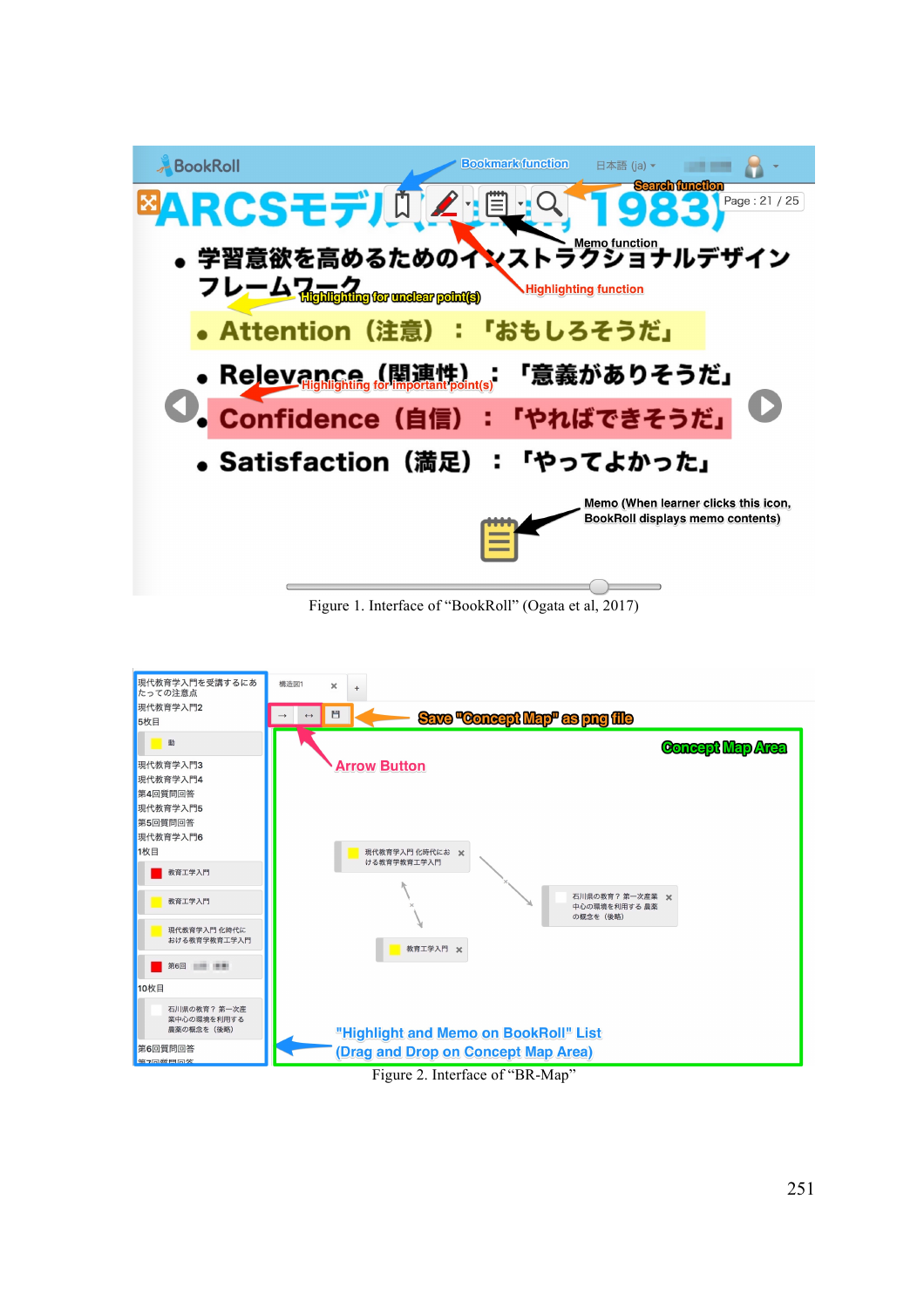# **3. RESULTS**

Of the 44 first-year students, 24 answered the questionnaire in class. We conducted Spearman's correlation analysis to investigate the relationship between SRL, submission time of the one-minute paper and report, standard deviation of the one-minute paper's submission times and the report score. In sections 3.1 and 3.2 below, we provide the descriptive data, and the results of the correlation analysis are given in section 3.3.

# **3.1 Descriptive data and Wilcoxon signed-rank test for SRL**

Table 1 shows the average, standard deviation, and median results of the Wilcoxon signed-rank test for each SRL factor. The score for each factor was calculated from the sum of each item in each factor. Table 2 displays the descriptive data of the concept map, submission time, and report quality. These results show that MSLQ factors except self-efficacy significantly declined between pre- and post-questionnaires. However, SDs of internal value, cognitive strategy use, and test anxiety declined very much—that is, factors of MSLQ declined overall, but lower-level learner scores improved and individual differences became small.

# **3.2 Descriptive data for learning behaviors**

Tables 2 and 3 show learning behaviors and learning performance. In BR-Map usage, learners tended to create nodes more, though learners used link functions to some extent. With regard to submission of the one-minute paper and report, almost all of the learners kept the deadline. Learners tended to submit the one-minute paper between noon and evening. The SD of the one-minute paper submission hours indicated learning habits. For example, if the SD is 0, it indicates that a learner submits the one-minute paper at the same hour every week. In this study, eight out of 24 learners had an SD of submission hour less than 1. One-third of the learners had a stable learning habit. Interestingly, in five of the eight learners, the average of submission hours for the oneminute paper was less than 10 hours in five lectures. This means that these learners submitted their one-minute paper around the end of the day (from 22:00 to 23:59).

# **3.3 Correlation analysis**

The Wilcoxon signed-ranked test results revealed that awareness of SRL declined significantly overall. However, what kinds of learning behaviors and SRL awareness were affected by the use of BR-Map? Is awareness of SRL, learning behaviors, and learning performance related to the use of BR-Map? To investigate the relationships between psychological perspectives, learning behaviors, learning performance, and BR-Map usage, Spearman's correlation analysis was conducted. The differences between post- and pre-rating data for SRL were calculated. Table 4 shows the results.

| Item                                              | Average score (SD) |              | Median |       | Z       | S <sub>1</sub> g |
|---------------------------------------------------|--------------------|--------------|--------|-------|---------|------------------|
|                                                   | Pre                | Post         | Pre    | Post  |         |                  |
| Self-efficacy (min: 9, max:<br>63)                | 31.79 (7.45)       | 32.29(7.90)  | 32.00  | 33.00 | $-0.20$ | $p = 0.84$       |
| Internal value (min: 9, max:<br>63)               | 46.71 (11.23)      | 42.08 (4.93) | 49.00  | 42.00 | 2.82    | $p = 0.00$       |
| Cognitive<br>strategy<br>use<br>(min: 13, max 91) | 62.50(12.51)       | 57.50 (5.99) | 61.50  | 58.00 | 2.50    | $p = 0.01$       |
| 9.<br>Self-regulation<br>(min:<br>max: 63         | 37.08 (3.45)       | 33.13 (4.01) | 37.50  | 34.00 | 3.09    | $p = 0.00$       |
| Test anxiety (min: 4, max<br>20)                  | 16.29(5.55)        | 14.00 (1.69) | 16.00  | 14.00 | 1.83    | $p = 0.06$       |

Table 1. Average sum scores and Wilcoxon signed-ranked test results for each factor in MSLQ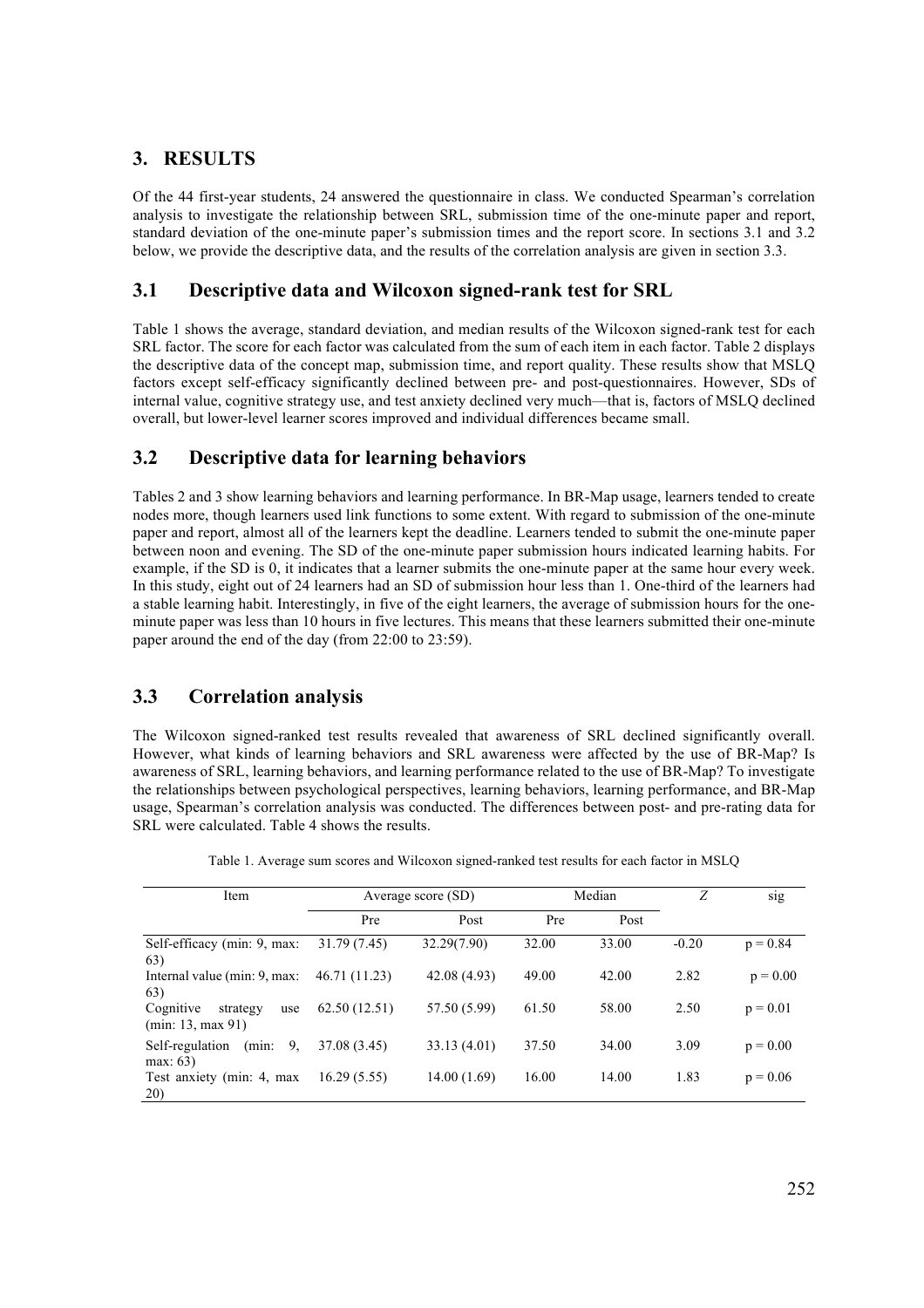Table 2. Average sum score of nodes and links in BR-Map

| Item | Average score (SD) | Median |
|------|--------------------|--------|
| Node | 8.67(6.79)         | 9.00   |
| Link | 3.88(3.85)         | 2.50   |

Table 3. Average, SD, and median of learning behaviors and learning performance

| Item                                                 | Average | SD    | Median |
|------------------------------------------------------|---------|-------|--------|
| Submission time for one-minute paper in the deadline | 4.92    | 0.28  | 5.00   |
| $(Min 0 - Max: 5)$                                   |         |       |        |
| Delayed submission time for one-minute paper         | 0.16    | 0.38  | 0.00   |
| Sum of submission time (hour) for one-minute paper   | 26.38   | 17.51 | 24.00  |
| Submission time (hour) of S.D. for one-minute paper  | 2.70    | 1.89  | 2.88   |
| Submission time (hour) for report                    | 20.08   | 31.18 | 11.50  |
| Report score (Min $0 - Max 40$ )                     | 32.71   | 4.97  | 33.00  |

Table 4. Spearman's correlation analysis results between MSLQ, node and link in BR-Map, learning behaviors, and learning performance

|                 | Node                     | Link           | One-<br>minute<br>paper<br>submission | One-minute<br>paper<br>delayed<br>submission | One-minute<br>paper<br>submission<br>hours | of<br>S.D<br>One-<br>minute<br>paper<br>submission<br>hours | Report<br>submission<br>hours | Report<br>score |
|-----------------|--------------------------|----------------|---------------------------------------|----------------------------------------------|--------------------------------------------|-------------------------------------------------------------|-------------------------------|-----------------|
| SE              | 0.20                     | 0.11           | $-0.04$                               | 0.06                                         | 0.26                                       | $-0.01$                                                     | 0.24                          | 0.01            |
| IV              | 0.30                     | $0.49*$        | 0.18                                  | $-0.07$                                      | 0.22                                       | 0.31                                                        | $-0.10$                       | $-0.04$         |
| <b>CS</b>       | 0.34                     | $0.44*$        | 0.18                                  | $-0.07$                                      | 0.26                                       | $0.36\dagger$                                               | 0.03                          | 0.04            |
| SR              | $0.43*$                  | $0.47*$        | 0.11                                  | $-0.19$                                      | 0.24                                       | 0.12                                                        | $-0.13$                       | 0.11            |
| TA              | 0.09                     | 0.10           | 0.18                                  | $-0.11$                                      | 0.00                                       | 0.06                                                        | $-0.05$                       | 0.02            |
| Node            | $\overline{\phantom{0}}$ | $0.76***$      | $0.42*$                               | $-0.54**$                                    | $0.53**$                                   | 0.19                                                        | $0.42*$                       | 0.22            |
| Link            | $0.76***$                | $\overline{a}$ | $0.36\dagger$                         | $-0.42*$                                     | $0.41*$                                    | 0.15                                                        | 0.15                          | 0.15            |
| Report<br>score | 0.22                     | 0.15           | $0.40\dagger$                         | $-0.45*$                                     | $-0.20$                                    | $-0.10$                                                     | 0.08                          | -               |

\*\*\*:  $p < 0.001$ , \*\*:  $p < 0.01$ , \*:  $p < 0.05$ , †:  $p < 0.1$ 

The results indicated that self-regulation and the number of links were correlated with the number of nodes, and internal value, cognitive strategies use, and self-regulation were correlated with the number of links. With regard to the relationships between learning behaviors, learning performance, and BR-Map use, the number of nodes was correlated with one-minute paper submissions, one-minute paper submission hours, and report submission hours positively, and with one-minute paper delayed submissions negatively. The number of links on BR-Map was correlated with one-minute paper submission and one-minute paper submission hours positively, and with one-minute paper delayed submissions negatively. However, the usage of BR-Map did not have any significant direct relationships with the report score.

#### **4. CONCLUSION AND FUTURE RESEARCH**

This study aimed to develop and conduct a formative evaluation of BR-Map from the perspective of selfregulated learning. It is hypothesized that BR-Map supports SRL skills—in particular, cognitive learning strategies use—directly, and it usage seems to be affected by the learning habit of reading learning materials regularly. The results of this study support the hypothesis to some extent. The usage of BR-Map was significantly correlated with the awareness of self-regulation and the use of cognitive learning strategies in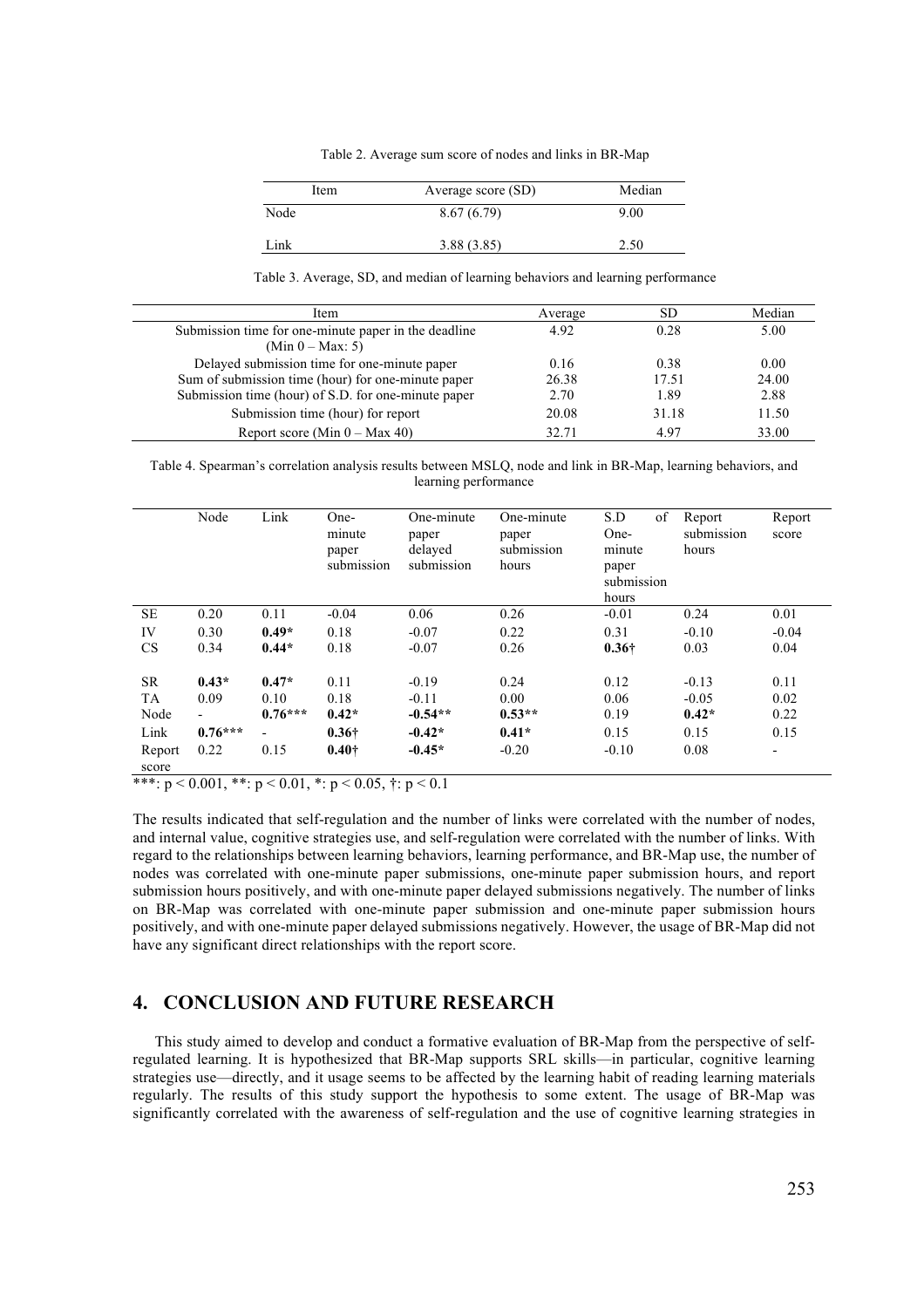MSLQ, and the submission times and hours of the one-minute paper. However, the usage of BR-Map was not significantly correlated with learning performance directly. According to many previous studies, supporting SRL leads to learning performance (e.g., Wolters et al, 2003; Yamada et al, 2016). There are two possible reasons; one is that learners could not effectively use the concept map on BR-Map for report writing. BR-Map allows learners to understand learning contents in a cross-class manner, but it did not focus on the report theme that the learners wrote. Second, BR-Map seems to enhance the understanding of learning materials, but it did not help learners in developing their ideas on the report theme. The class required learners to select a report theme and write abstracts of the theme and their idea. When learners did not include their idea in their report, it could lead to lower scores.

As future research, there are four points that need to be taken up. First, to improve BR-Map functions. Several learners asked to modify BR-Map, for example, adding memos on BR-Map and displaying the thumbnails of learning materials (slides) on the left pane. These functions seem to improve usability and affect awareness of learning objectives. Second, analysis of the relationships with ebook viewer logs—such as page flipping, highlighting, and memos—is required because these behaviors were considered to have direct effects on comprehension and self-regulated learning (Yamada, et al, 2017), as mentioned in section 1. Third, to analyze learning behaviors and learning performance with more data in order to investigate the effects of BR-Map. And finally, to develop a dashboard to collect and visualize the learning process using BR-Map, which would be essential for enhancing the effects of learning analytics on learning support. BR-Map is a cognitive medium that connects input and consideration. Learning logs stored on BR-Map seem to be useful to understand the learner's learning process. A dashboard to collect and visualize learning logs on BR-Map can be effective in understanding the status of the learner's learning process, which promotes effective learning support.

### **ACKNOWLEDGEMENT**

This research was partially supported by Grant-in-aid for Scientific Research JP16H03080, JP17K18659, and JP18K18657 and the Qdai-jump Research (QR) Program of Kyushu University.

## **REFERENCES**

- Azevedo ,R., Millar, G.C., Taub, M., Mudrick, N.V., Bradbury, A.E., & Price, M.J. (2017). Using Data Visualizations to Foster Emotion Regulation during Self-Regulated Learning with Advanced Learning Technologies: A Conceptual Framework, Proceedings of Learning Analytics and Knowledge 2017, 444- 448.
- Clariana, R.N., Engelmann, T., and Yu, W. (2013). Using Centrality of Concept Maps as a Measure of Problem Space States in Computer-Supported Collaborative Problem Solving", Educational Technology Research and Development, 61(3), pp. 423–442.
- Cunningham, C. A. & Billingsley, M. (2003). Curriculum Webs: A Practical Guide to Weaving the Web into Teaching and Learning. Boston, MA: Pearson Educational, Inc.
- Fiorella, L., and Mayer, R. E. (2013). The relative benefits of learning by teaching and teaching expectancy. Contemporary Educational Psychology, 38(4), 281–288. doi: 10.1016/j.cedpsych.2013.06.001.
- Fiorella, L., and Mayer, R.E. (2017). Spontaneous spatial strategy use in learning from scientific text, Contemporary Educational Psychology, 49, 66-79. doi: 10.1016/j.cedpsych.2017.01.002
- Goda, Y., Yamada. M., Matsuda, T., Kato, H. & Miyagawa, H. (2013). Effects of Help Seeking Target Types on Completion Rate and Satisfaction in E-Learning, Proceedings of INTED 2013, pp. 1399-1403
- Goda, Y., Yamada, M., Kato, H., Matsuda, T., Saito, Y. & Miyamaga, H. (2015). Procrastination and other learning behavioral types in e-learning and their relationship with learning outcomes, Learning and Individual Differences, Vol.37, pp.72-80.
- Greene, J.A., and Azevedo, R. (2009). A macro-level analysis of SRL processes and their relations to the acquisition of a sophisticated mental model of a complex system, Contemporary Educational Psychology, 34(1), 18-29. doi: 10.1016/j/cedpsych.2008.05.006
- Ifenthaler, D. (2015). Learning Analytics. In J. M. Spector (Ed.), The SAGE Encyclopedia of Educational Technology (pp. 447-451). Thousand Oaks, CA: Sage.
- Leopold, C., and Leutner, D. (2012). Science text comprehension: Drawing, main idea selection, and summarizing as learning strategies, Learning and Instruction, 22 (2012), pp. 16-26. doi: 10.1016/j.learninstruc.2011.05.005